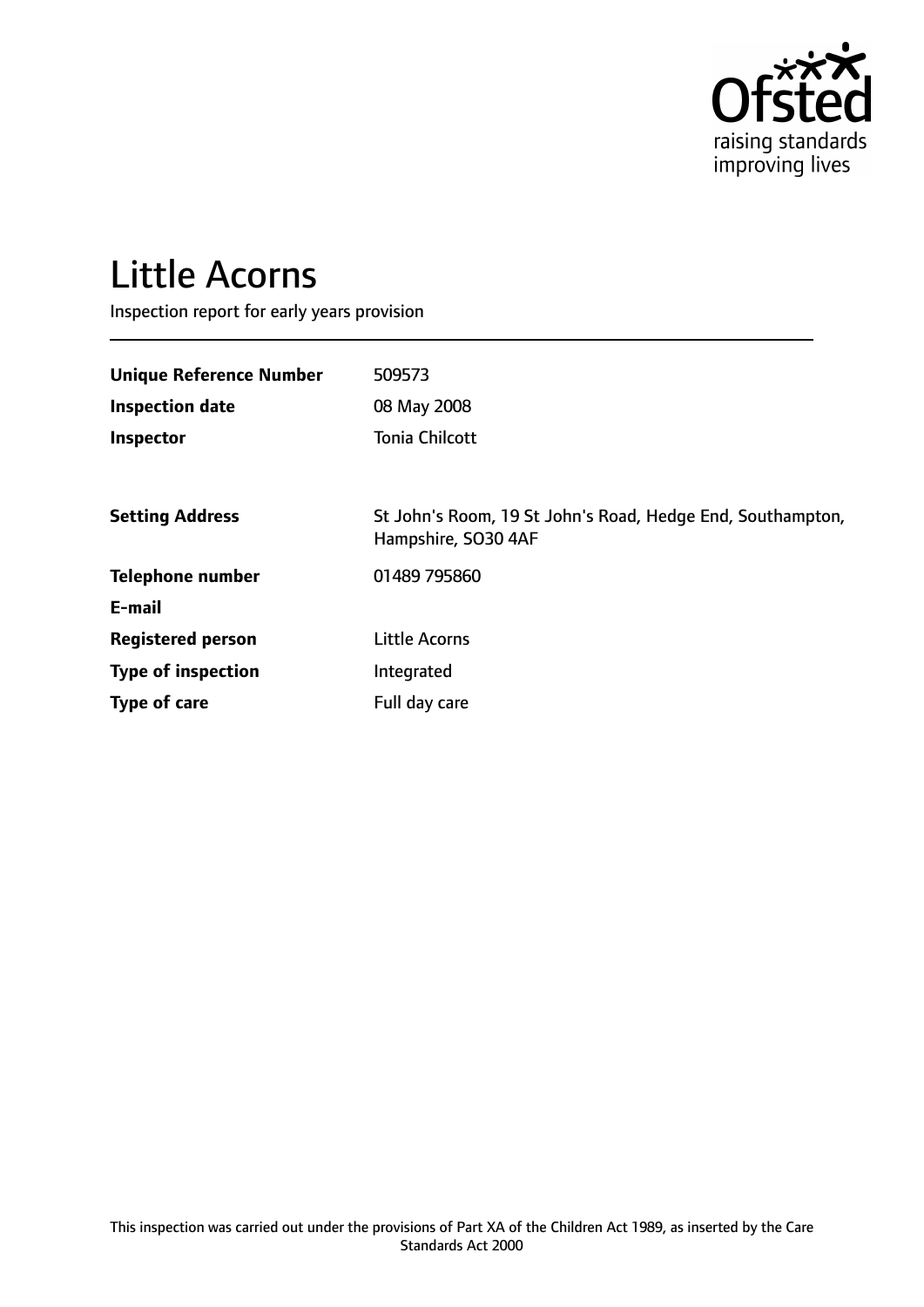## **ABOUT THIS INSPECTION**

The purpose of this inspection is to assure government, parents and the public of the quality of childcare and, if applicable, of nursery education. The inspection was carried out under Part XA Children Act 1989 asintroduced by the Care Standards Act 2000 and, where nursery education is provided, under Schedule 26 of the School Standards and Framework Act 1998.

This report details the main strengths and any areas for improvement identified during the inspection. The judgements included in the report are made in relation to the outcomes for children set out in the Children Act 2004; the National Standards for under 8s day care and childminding; and, where nursery education is provided, the *Curriculum guidance for the foundation stage.*

The report includes information on any complaints about the childcare provision which Ofsted has received since the last inspection or registration or 1 April 2004 whichever is the later.

## **The key inspection judgements and what they mean**

*Outstanding: this aspect of the provision is of exceptionally high quality Good: this aspect of the provision is strong Satisfactory: this aspect of the provision is sound Inadequate: this aspect of the provision is not good enough*

For more information about early years inspections, please see the booklet *Are you ready for your inspection?* which is available from Ofsted's website: *www.ofsted.gov.uk.*

# **THE QUALITY AND STANDARDS OF THE CARE AND NURSERY EDUCATION**

On the basis of the evidence collected on this inspection:

The quality and standards of the care are satisfactory. The registered person meets the National Standards for under 8s day care and childminding.

The quality and standards of the nursery education are satisfactory.

#### **WHAT SORT OF SETTING IS IT?**

Little Acorns Day Nursery opened in 1997. It operates from three rooms on two floors of a converted parish hall. The nursery is privately owned and located near to the town centre of Hedge End, Southampton.

A maximum of 60 children may attend the nursery at any one time. The nursery is open each weekday from 07:30 to 18:00 for 51 weeks of the year, closing only for the week of Christmas. All children share access to a secure enclosed outdoor play area.

There are currently 70 children, aged from birth to under five years, on roll, 27 of whom receive funding for early education. The nursery employs 13 members of staff. Of these, 10 hold appropriate early years qualifications and six are working towards a qualification in childcare. The nursery receives support visits from the Pre-school Learning Alliance development worker and the local authority early years advisory teacher.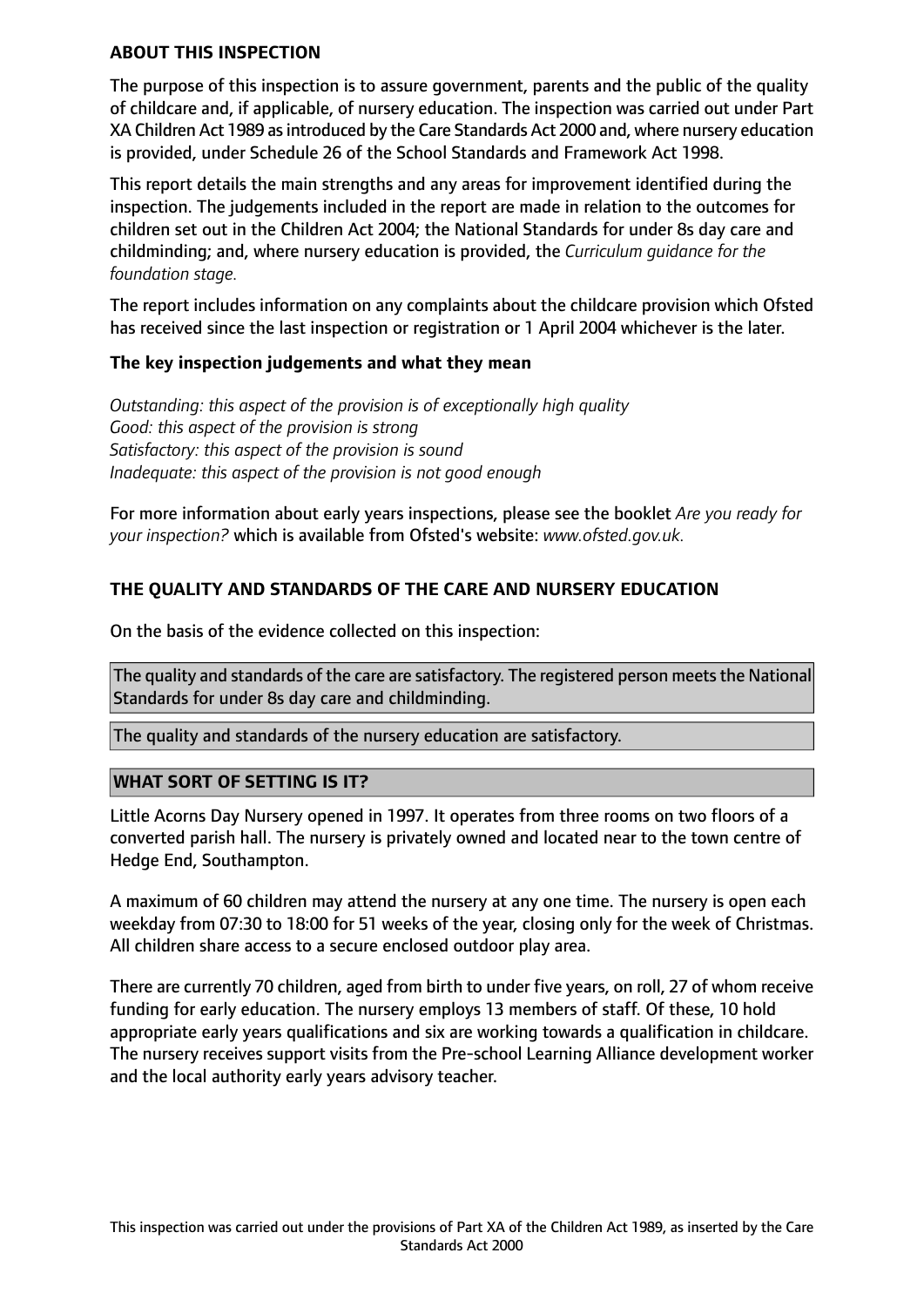## **Helping children to be healthy**

The provision is satisfactory.

Children of all ages benefit from and enjoy a varied, healthy and nutritious diet whilst at the setting; meals and snacks are prepared on site on a daily basis. A written menu is available to ensure that parents remain fully aware of what meals are to be provided to their children. Children are able to make alternative choices from the menu if they do not like a particular option, for instance, some children choose to have spaghetti on a regular basis. All staff have a secure knowledge of the children's individual dietary requirements and work well together to ensure that their needs are met at all times. Drinks are available to children throughout the day, and are provided in individual cups and bottles as part of the nursery's procedures to protect children from the spread of infection. This system works well in the nursery. In the garden, however, bottles and drinks fall on the floor and children touch all the bottles with dirty fingers. Thus children are not effectively protected whilst in the garden.

Sleeping children all access individual sheets and linen whilst sleeping to ensure that they are protected from the spread of infection. Staff ensure that they use linen that is clearly marked for each child, using the new system that has been recently introduced. Younger children in the toddler section of the nursery learn good personal hygiene skills with support from staff who become effective and good role models. Children wash their hands and return to the toddler room to eat snacks and meals. Upon their return to the room they then sit at the table where they clean their hands again with antibacterial gel before eating. Staff talk to the children on an individual basis about why they need to wash their hands again, before staff then clean their own hands with antibacterial gel before handling any food. Preschool children independently access the same toilets as the toddlers and learn to wash their hands with gentle reminders from staff as needed. However, at times, the toilets are insufficiently stocked with toilet roll, thus affecting both preschool and toddler children.

Babies benefit from the procedures followed by staff to ensure that they are fully protected from the spread of illness and infection. For instance, staff ensure that they follow nappy changing procedures, wearing gloves throughout. Whilst most staff throughout the nursery implement the nappy changing procedures well, occasionally some staff fail to wear protective gloves and consequently children are not fully protected. A visual and bright display is used within the baby room to highlight the individual routines for babies, which includes details of nappy change times and mealtimes, to ensure that all staff across the nursery are quickly able to become familiar with each child's individual needs.

Sick or unwell children benefit from the caring and sensitive approach of staff, who take time to ensure that children are comfortable whilst waiting for their parents to collect them. Staff sit with children, talking to them gently and keeping a record of their temperature to share the information with the children's parents when they arrive. Whilst playing in the garden all children benefit from the procedures followed consistently by all staff to ensure that children have sun screen applied. Staff talk to children about why they need to wear it and consequently children are able to tell adults that they 'have to wear it to protect us from the sun'.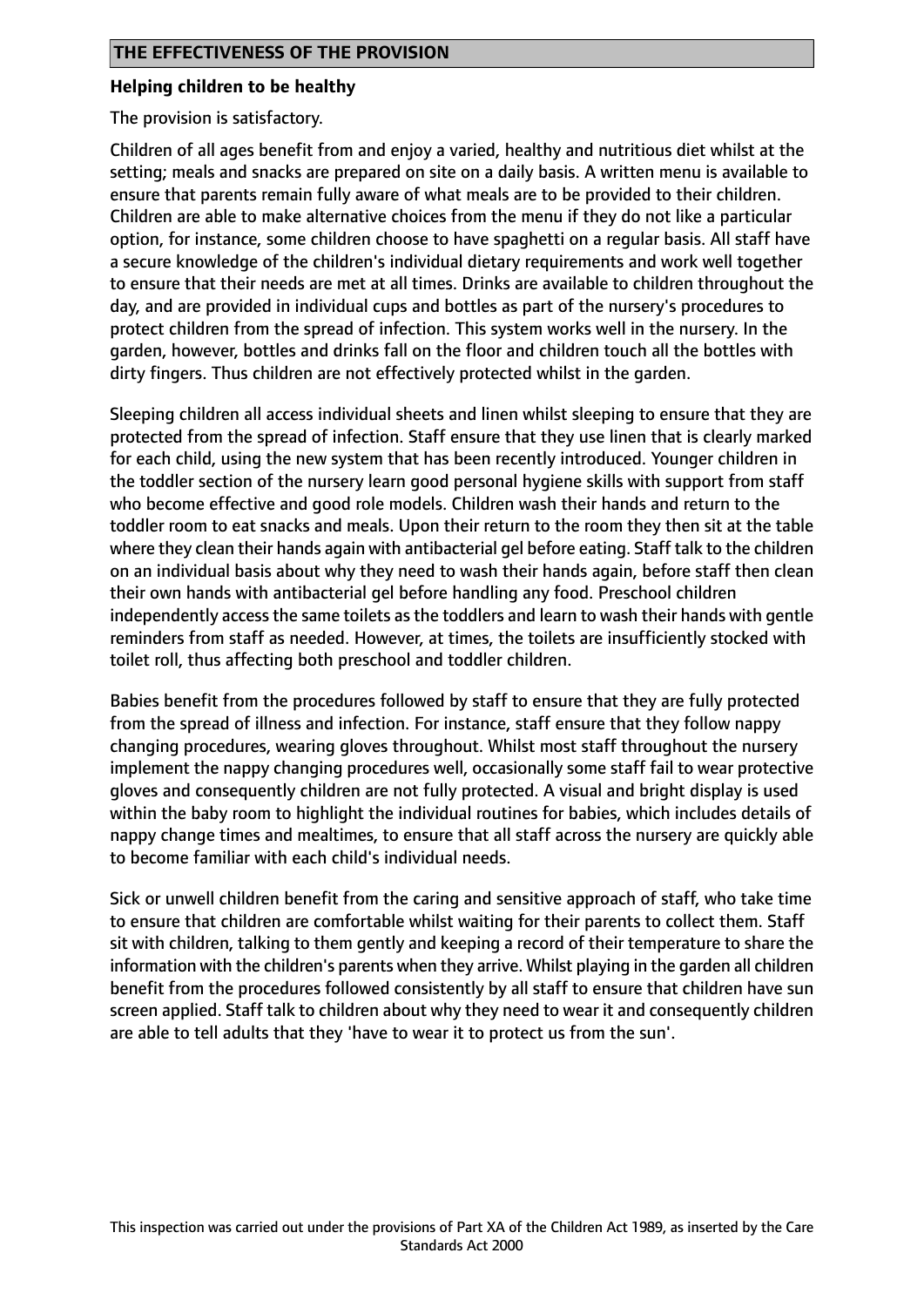# **Protecting children from harm or neglect and helping them stay safe**

The provision is satisfactory.

Children are happy and settled within the welcoming environment. Staff make good use of the available notice boards and walls to display a wide range of examples of children's artwork, posters and information for parents, thus contributing to the welcoming feel of the nursery. Staff in the toddler room imaginatively display examples of children's work, using both walls and ceilings to decorate the room warmly; consequently children feel valued and proudly show staff their paintings that have been displayed. The baby room is welcoming and also contains a wide range of examples of posters, information and babies' artwork. Staff ensure that babies are protected by reminding all visitors of the setting's procedures relating to not wearing outside shoes within this area. The preschool area of the nursery is laid out well to allow children to play freely and safely within the available space.

Children of all ages access a good range of toys and materials, most of which are suitable and in a good state of cleanliness and repair. Babies benefit from the procedures implemented by staff to ensure that toys are cleaned on a regular basis. Staff make good use of time to clean toys whilst babies are asleep. Whilst most toys in the garden are now clean and in good repair, some that are in need of repair or are dirty and waiting to be cleaned are stored within a children's play house; consequently children attempt to access the toys and a hazard remains. Children learn how to keep themselves safe in the event of a fire by taking part in regular fire drills. Most staff have a good awareness of how to leave the building in an emergency, although drills are not completed promptly to ensure that all new staff are fully conversant with the procedures. Risk assessments are completed on all areas of the setting. However, some hazards have not been identified, for instance, trip hazards from broken concrete in the toddler room emergency exit and old and frayed carpets on the stairs leading to the toddler room.

# **Helping children achieve well and enjoy what they do**

The provision is good.

Children of all ages are happy and settled within the nursery and benefit from the relationships that they have developed with kind and caring staff. Children enjoy playing together with children from different areas of the nursery in the garden and regularly begin to sing at different times throughout the day. For instance, within the baby room, children begin to act out the movements of songs and when staff begin to sing along children laugh and smile and continue to match movements to the songs. Within the toddler area, children sing loudly to songs with staff in large groups or whilst playing in the garden when staff begin to sing with them. Younger children, including babies and toddlers, enjoy their time with staff, often seeking staff for a cuddle and laughing and smiling throughout the day. Toddlers and older children enjoy involving the staff in their play and shriek with laughter when taking part in role play with staff in the garden.

The quality of teaching and learning is satisfactory.

Staff have a clear awareness of the Foundation Stage and how children develop, thus allowing them to provide a range of activities that enable children to make satisfactory progress towards the early learning goals. Sessions and activities are planned; the planning clearly highlights the intended learning outcome, the adult role, resources needed to complete the activities, and how to ensure that all children make sufficient progress. However, not all staff are aware of the intended learning outcome of activities and consequently do not fully extend children's learning in all areas. Some garden activities are not sufficiently resourced. Despite being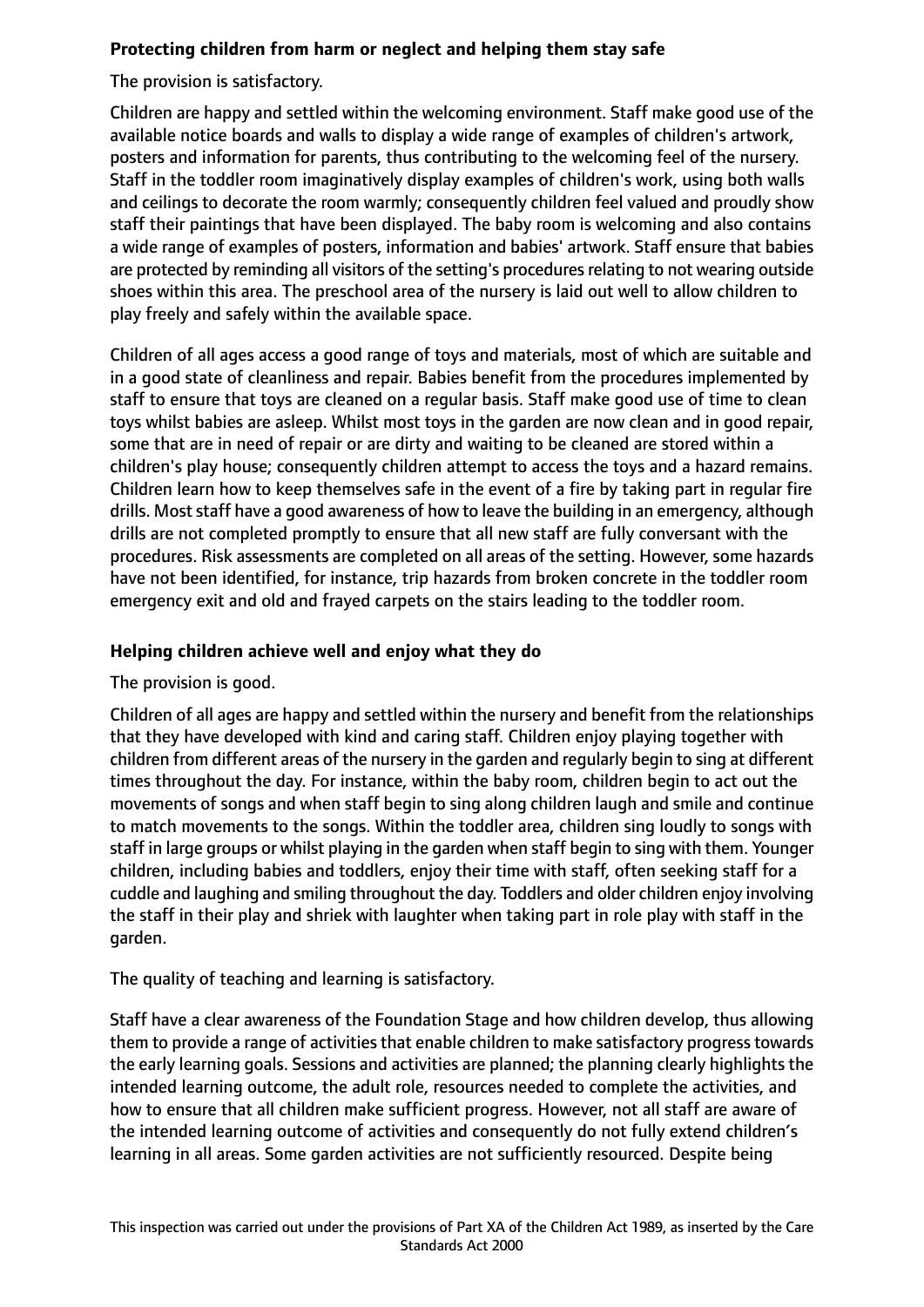highlighted within the planning, staff do not ensure that spades are available for planting, which means children are unable to dig well. This impacts upon the planned activity and the intended learning and development. Staff spend time observing the children and use the information to identify the children's next steps in learning, which is then used as a tool to aid planning. Whilst the records maintained relating to children's development are comprehensive, occasionally some observations are not dated and the identified next steps in learning are not linked wholly to the Foundation Stage areas of learning.

Children are confident within the preschool and have built good relationships with one another and staff. They regularly seek staff and friends to take part in and share experiences during activities. For example, whilst playing in the garden with younger children, some children involve both toddlers and staff members in their imaginative play. The climbing frame becomes a pirate ship and children and staff play together, pretending to look in the distance with binoculars and using wind chimes as bells to warn other ships of their approach. Children of all ages work well together in groups, both small and large, taking turns and sharing. For example, whilst playing with the sand and water tray in the garden, children negotiate the use of tools between one another. Many children confidently initiate conversations with one another and staff, and are beginning to use language well to express their needs to staff. Most children concentrate well whilst listening to stories with staff, although, at times, some children become distracted when other small groups begin singing loudly. Some children become aimless whilst playing in the garden, as they are not always sufficiently challenged.

Some children have begun to write recognisable letters whilst attempting to write their names, however, they do not consistently learn that English print reads from left to right. Some staff question and extend children's learning well. For instance, small group activities where children take part in simple yoga exercises are extended to discuss the shape and sounds of letters as children create the shape with their bodies. Children become fully engaged in the activity until the singing of other groups distracts them. Children have developed a good repertoire of songs and spontaneously sing throughout the day. They sing loudly with one another in large group activities and sing softly with staff during smaller activities, such as sand play in the garden.

Some children use mathematical language and counting during their everyday play and routines. At snack and lunch time, for instance, children begin to count one another, including how many girls and how many boys. Some staff extend children's understanding of mathematics and number well; they question children about bigger than and smaller than, whilst taking part in the nature trail for instance, and encourage children to think about simple problem-solving when working out how many more cups are needed at snack time. Children learn about living things and how to look after them whilst tending to the pet fish in the preschool or planting seeds in the garden. Children learn about the life cycles of animals, such as frogs, when looking at the changes that occur with tadpoles in the garden.

## **Helping children make a positive contribution**

The provision is satisfactory.

Children are settled and feel valued within the caring environment the nursery provides. Children learn about the wider world whilst taking part in a range of planned activities that enable them to learn about the cultures and beliefs of others. A good range of toys, materials and posters that provide positive images of the wider world are readily available and easily accessible, and support children's learning further. Children with identified learning difficulties or disabilities and/or English as an additional language are supported by staff, who have effective systems in place to support children's individual needs. Children in all areas of the nursery behave very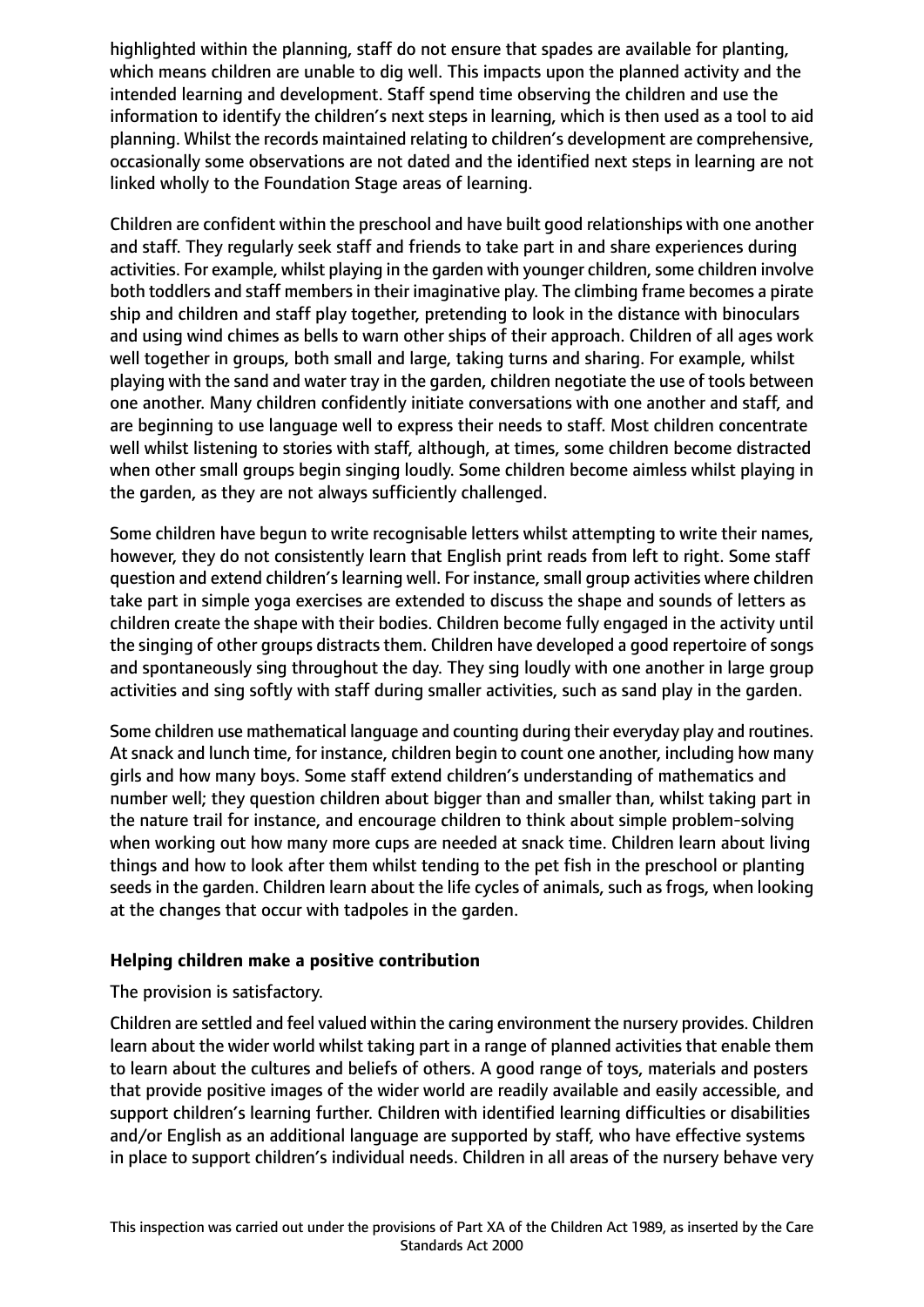well in response to praise and encouragement from staff. Children receive praise and encouragement throughout the day, for example, when staff tell them 'well done' or 'aren't you clever'. However, occasionally older children become distracted when taking part in large group activities. Parents are provided with information about the nursery's policies and procedures, ensuring that they are fully aware of the nursery's practices; however, some policies are not up-to-date and contain inaccurate information, particularly in relation to contacting Ofsted. Parents of younger children are provided with a range of information about their child's day at the setting. Children's spiritual, moral, social and cultural development is fostered.

The partnership with parents is good.

Good relationships are developed between staff and parents and enable the effective sharing of information to take place. For instance, parents are fully able to discuss their children's progress with staff at regular parent meetings, or on a daily basis should they prefer. Newsletters are provided to parents on a regular basis, and an information board is in place at the entrance of the nursery and within each area of the setting. Information relating to the planning of sessions and activities is readily available to parents and, at their request, is also available online for them to view at any time. This ensures that parents are able to extend their children's learning in the home environment, following the planning at the nursery. Parents' opinions about the setting are sought on a regular basis through questionnaires. The comments and ideas provided by parents are evaluated by staff and used to identify areas where the nursery can improve further.

# **Organisation**

The organisation is satisfactory.

The staff and managers are suitably experienced to work with children and are encouraged to continue updating and furthering their knowledge and training. A high number of staff are currently fully qualified, and many more are in the process of completing relevant training to extend their knowledge further. All staff display a commitment to improving and, as such, fully take part in the inspection process, quickly implementing improvements where identified. Effective procedures for the appointment of staff and an induction programme are in place; although the procedures relating to emergency evacuation are discussed with new staff they are not practised promptly to further support their understanding of the procedure. Risk assessments are completed on a daily basis and are used to identify most hazards. Occasionally, however, some hazards, such as trip hazards, go unnoticed. Whilst a wide range of written policies and procedures are in place, some contain inaccurate information, for instance relating to the contact details of Ofsted. Overall, the setting meets the needs of the range of children for whom it provides care.

Leadership and management is satisfactory.

Appraisals of staff are undertaken on a regular basis. This enables both staff and managers to identify any training needs and source appropriate training. The nursery staff and managers display a commitment to improvement, for instance, through taking an active part in the inspection process and commencing an accreditation programme. However, the nursery's continued evaluation of the setting is not wholly effective in identifying areas to improve. For example, although there are systems in place to assess the nursery education, they fail to identify that, at times, large group activities do not engage all children fully and that evaluations of children's progress and activities are not always completed accurately with dates or record actual details of what has been learned.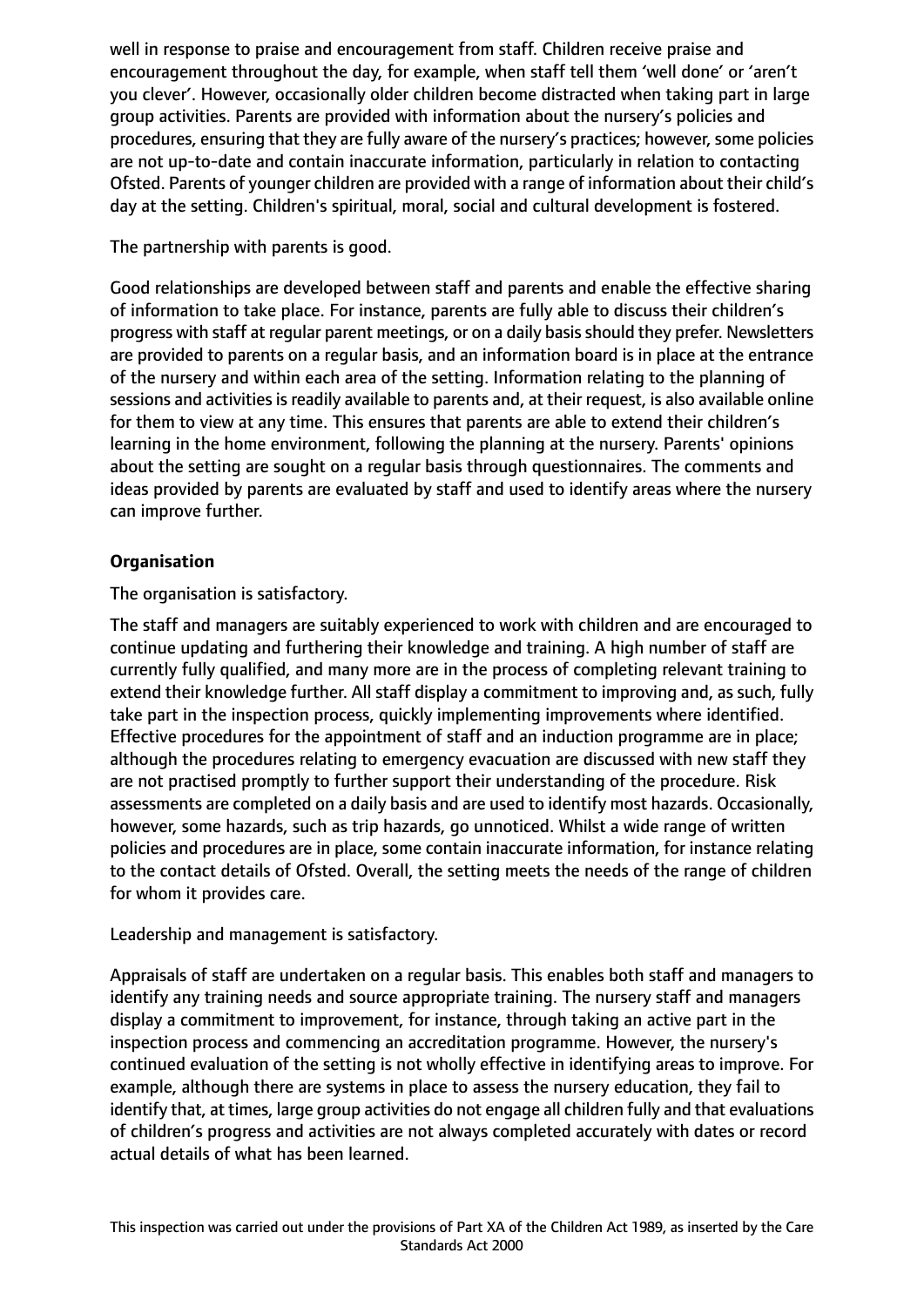## **Improvements since the last inspection**

At the last care inspection, the nursery was required to take action to ensure that all toys and materials are clean and in good repair prior to children accessing them, particularly garden toys, including the sand tray, easels and tricycles. The staff have removed all unsuitable garden toys and ensure that most are now clean and in good state of repair prior to children accessing them. However, whilst awaiting cleaning, some toys that are very dirty are stored within the children's play house and consequently children continue to access them throughout the day. As a result a further recommendation has been raised. The nursery was also required to assess the risks to children in relation to the garden area, and take action to minimise these, with particular regard to the ivy, brambles and fenced basement area. A new, secure, fence has been erected around the basement area; all ivy and brambles have been removed and steps are taken to ensure that any new ivy or brambles are removed promptly thus ensuring that children are protected. The setting was also required to ensure that risk assessments are completed in all areas of the setting, and that an action plan is in place that identifies the timescales and action to be taken to minimise identified risks. Risk assessments are now completed and action plans highlight the action to be taken to minimise risks. However, risk assessments have not identified some potential hazards and a further recommendation has been raised. Additionally the nursery was asked to make available to parents a written statement that provides details of the procedure to be followed if they have a complaint, including the contact details of Ofsted. Whilst parents have been provided with details of how to make a complaint, the policy, at the commencement of the inspection, contained inaccurate details of the contact details of Ofsted and the procedures to follow should parents wish to make a complaint. Staff took prompt action to rectify this at the time of the inspection and therefore no further recommendations have been raised.

At the last inspection of nursery education, the nursery was asked to further develop the systems for planning the sessions to ensure that a balanced curriculum is provided that will allow the children to make progress, whilst being manageable for staff to deliver appropriately. Planning has now been developed that is manageable to staff, thus allowing them sufficient time to work directly with the children, and clearly identifies the intended learning outcomes of planned activities. The nursery was also asked to ensure that the systems to monitor and record details of children's progress are manageable and provide an accurate picture of children's progress, whilst allowing staff sufficient time to work directly with children. As with planning, staff have developed the systems to monitor children's progress to ensure that staff are fully able to engage directly with the children and continue to record their progress sufficiently. Consequently, children now benefit from the relationships with staff who are now more relaxed and working directly with the children at all times. Additionally the nursery was asked to further develop systems for monitoring the nursery education to ensure preschool staff are supported to deliver the curriculum effectively. Systems are now in place to monitor the nursery education more effectively.

# **Complaints since the last inspection**

Since the last inspection there have been no complaints made to Ofsted that required the provider or Ofsted to take any action in order to meet the National Standards.

The provider is required to keep a record of complaints made by parents, which they can see on request. The complaints record may contain complaints other than those made to Ofsted.